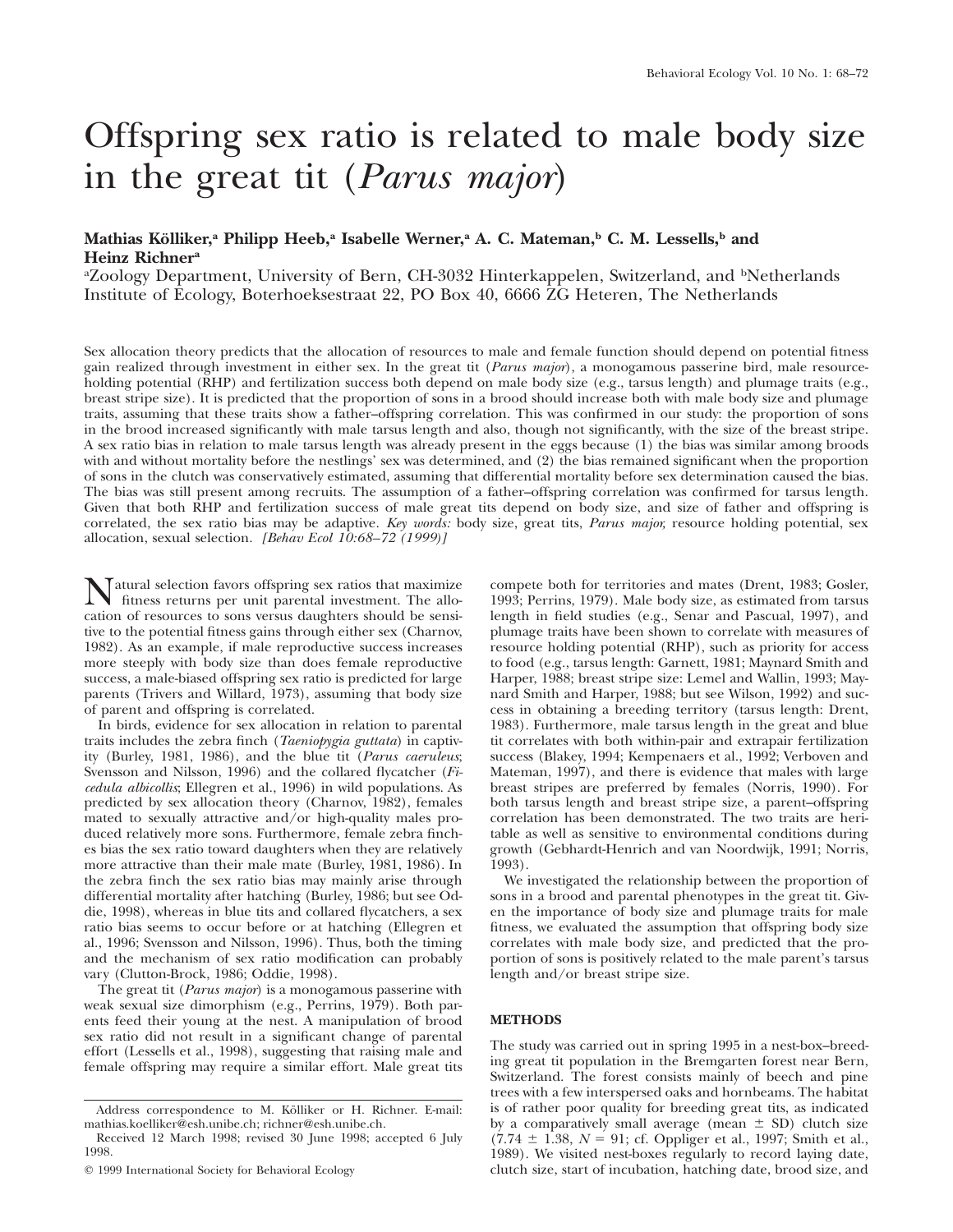fledging date. Nestlings were ringed 9 days after hatching with numbered aluminum rings. Fourteen days after hatching, we captured both parents, and for both nestlings and parents we recorded body mass (to the nearest 0.1 g using a Sartorius balance), tarsus length (to the nearest 0.1 mm using calipers), and wing length (to the nearest millimeter), and took a blood sample from the brachial vein. Parents were aged according to the color of the wing coverts as first-year or older birds (e.g., Gosler, 1993; Perrins, 1979). We photographed the ventral side of the males (holding the bird fully extended on its back and using a reflex camera with a 105-mm macro lens), and later determined breast stripe area from the slides projected onto a digitizing table. A reference scale (graph paper) was photographed together with every bird to calibrate the breast stripe measures of different birds. We measured the surface of the ventral breast stripe to the nearest square millimeter including the area of black feathers posterior to the edges of the white cheeks and anterior to the legs. The mean of three measures of breast stripe size from the same slide was used in the analysis. Photographing and measuring were each carried out by one person (P.H. and I.W., respectively). As expected for a heritable trait (Norris, 1993), breast stripe size was significantly repeatable for male birds that were measured in more than 1 year ( $r' = .412$ ,  $F_{39,49} = 2.557$ ,  $p = .001$ ; Lessells and Boag, 1987). In the breeding seasons of 1996 and 1997, we recorded all the breeding birds to assess local recruitment into the local breeding population and the sex of the recruits.

For molecular sexing, blood was collected in capillary tubes  $(20 \mu l)$  and transferred directly to an Eppendorf tube containing  $100 \mu l$  EDTA buffer. Samples were frozen the same day at  $-20^{\circ}$ C. We extracted the DNA from a subsample of the blood using a commercial kit (Puregene, Gentra Systems, Minneapolis, Minnesota) following the manufacturer's protocol. Sexing was carried out using RAPD (random amplified polymorphic DNA) markers (Griffiths and Tiwari, 1993; Lessells and Mateman, 1998). Random primer sequences had previously been screened for their ability to amplify femalespecific DNA fragments in great tits. Such a 10-mer primer was used for polymerase chain reaction (PCR) with the extracted great tit DNA, and the products were separated on an agarose gel. We identified females by the presence of a 941 base-pair DNA fragment that does not occur in males (for further details of laboratory procedures, see Lessells et al., 1996; Lessells and Mateman, 1998). In total, 48 out of 505  $(=9.5\%)$  eggs either failed to hatch or the chicks died before blood samples were taken. Nestlings of 64 broods were sexed. To test the accuracy of the molecular sexing method, the sexes of 69 individuals (31 females and 38 males) determined both at the nestling stage in 1995 (using RAPD markers) and as breeding adults in 1996 or 97 (using breast stripe size and the presence/absence of a brood patch; Gosler, 1993; Perrins, 1979) were compared. The molecular and morphological sex determinations agreed in all 69 cases.

Statistical analysis of the proportion of sons in a brood was carried out using logistic regression analysis with binomial errors and a logit link, taking the number of sons in a brood as the dependent variable, and brood size (number of sexed nestlings) as the binomial denominator. The statistical significance of a sex ratio bias in relation to an independent variable was assessed from the change in deviance (denoted as  $\Delta D$ ) when that variable was excluded first from (or included last into) the model (Crawley, 1993). The change in deviance is asymptotically distributed as  $\chi^2$  with corresponding degrees of freedom (Crawley, 1993). Statistical analysis of the proportion of sons in a brood was carried out using the statistical package GLMStat (Beath, 1997). We analyzed continuous de-



#### **Figure 1**

The proportion of sons in relation to the male parent's tarsus length (mm). Filled symbols represent broods with early mortality; open symbols represent broods without early mortality (all eggs hatched and all chicks could be sexed). The logistic regression line on the whole sample is shown.

pendent variables using the statistical package Systat (Wilkinson, 1989).

Of the original 64 broods, the breast stripe size of 7 males could not be measured either because the male had not been caught at the nest (3 cases) or the photographic slide was missing (4 cases). Thus, all analyses in the Results are based on a sample size of 57 broods. Experimental infestation of some broods with fleas as part of a different experiment had no significant influence on nestling sex ratio  $(p > .53)$ , and the analysis was therefore performed on the pooled data. Parametric tests were only applied to continuous dependent variables with normal distributions. We used directed statistical tests when the direction of the association between two variables was specified by our hypothesis (Rice and Gaines, 1994). This is the case for the relationships between (1) the proportion of sons in a brood and both male tarsus length and size of breast stripe, (2) the proportion of sons among reproducing offspring and the nestling sex ratio, and (3) the correlation between parent and offspring tarsus length.

The proportion of male nestlings (age 14 days) in the local population was 51.9% (237 males and 220 females from 64 broods), and did not differ significantly from unity ( $\chi_1^2$  = 0.633,  $p > .30$ ). At the level of the brood, the observed distribution of the proportion of male nestlings tended to deviate from the binomial distribution [deviance in null model  $=$ 89.40 with 63 df;  $p$  (based on 1000 randomizations) = .07; see Westerdahl et al., 1997].

# **RESULTS**

#### **Proportion of sons among offspring**

The proportion of sons in a brood was significantly and positively related to the male parent's tarsus length (Figure 1, Table 1), but not the female parent's tarsus length (Table 1). The proportion of sons also tended to be positively related to the size of male breast stripe (Table 1). In a model containing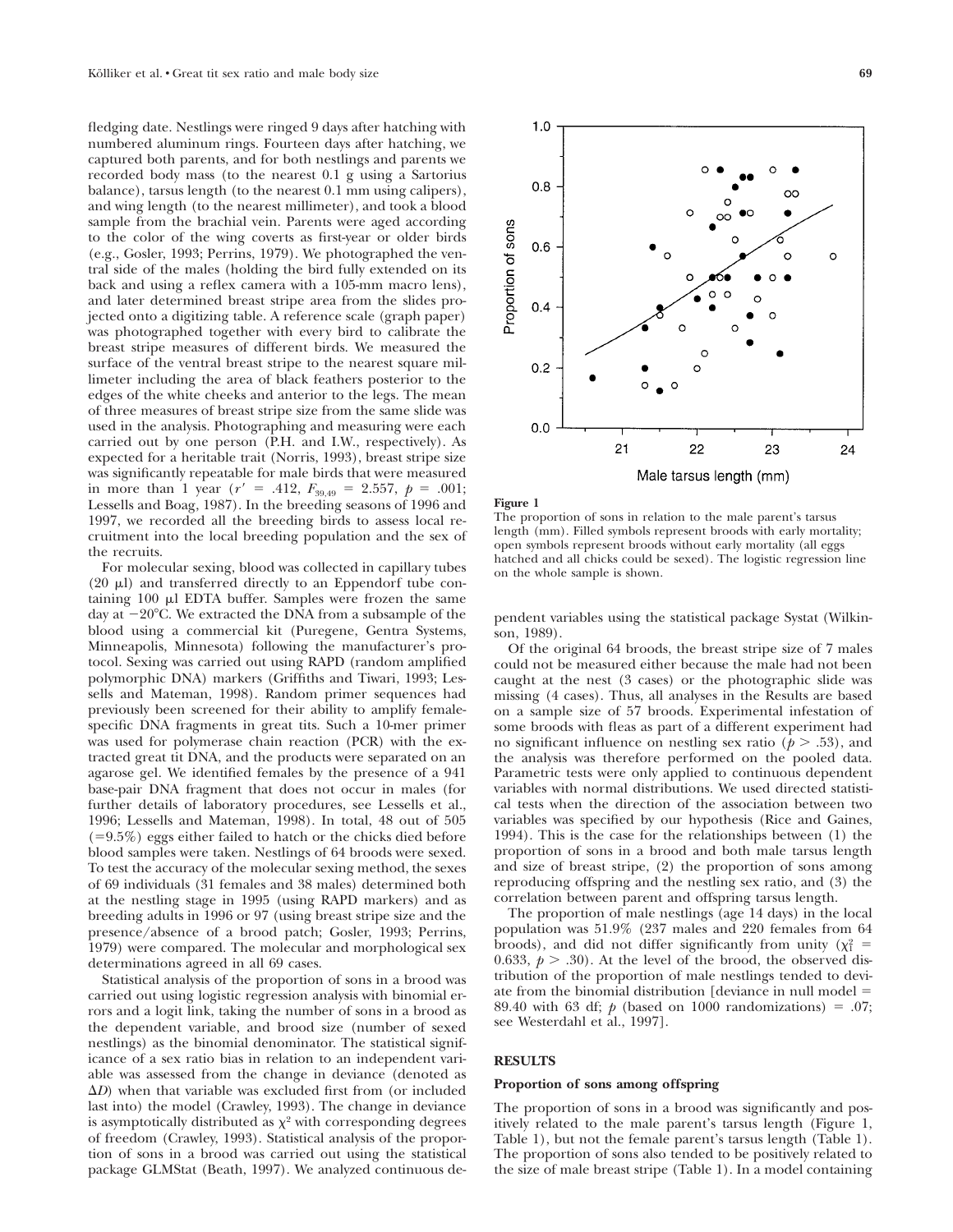## **Table 1**

**Individual logistic regressions for the relationships between the proportion of nestling sons in a brood and male tarsus length, breast stripe size, and female tarsus length**

| Parameter               | $(\Delta)$<br>Deviance | $(\Delta)$<br>df | Slope $(\pm$ SE)      | Deviance<br>ratio <sup>a</sup> |         |
|-------------------------|------------------------|------------------|-----------------------|--------------------------------|---------|
| Null model              | 77.52                  | 56               |                       |                                |         |
| Male tarsus length      | 16.36                  |                  | $0.68 \ (\pm 0.17)$   | 0.211                          | < 0.001 |
| Male breast stripe size | 4.17                   |                  | $0.14~(\pm 0.07)$     | 0.054                          | .051    |
| Female tarsus length    | 0.73                   |                  | $-0.16$ ( $\pm$ 0.18) | 0.009                          | .392    |

The null model is the same for all three regressions. The  $p$  values in the table are sequentially Bonferroni-adjusted (Rice, 1989).

<sup>a</sup> Indicates the proportion of deviance explained (corresponding to  $r^2$ ).

breast stripe size, the inclusion of male tarsus length led to a further significant reduction in deviance ( $\Delta D = 13.30, p <$ .001). Conversely, in a model containing male tarsus length, the inclusion of breast stripe size led to no further significant reduction ( $\Delta D = 1.11$ ,  $p > .18$ ). This difference may be partly due to the observed correlation between breast stripe size and male tarsus length ( $r = .27$ ,  $n = 57$ ,  $p = .042$ ). The proportion of sons was not significantly related to laying date ( $\Delta D = 1.65$ ,  $p > .19$ ), male age ( $\Delta D = 0.17, p > .60$ ), female age ( $\Delta D =$ 0.16,  $p > .60$ , clutch size ( $\Delta D = 0.39, p > .50$ ), and brood size ( $\Delta D = 0.30, p > .50$ ). Brood size was not significantly correlated with male tarsus length (Pearson's  $r = 0.21$ ,  $n =$ 57,  $p > .10$ ). The absence of a significant correlation between male and female tarsus length  $(r = -.03, n = 57, p = .83)$ suggests that there was no size-assortative mating, indicating that the sex ratio bias in relation to male tarsus length did not arise indirectly via female tarsus length.

The observed nestling sex ratio bias could arise both by variation in the clutch sex ratio or differential mortality (e.g., Clutton-Brock, 1986). For 29 broods, all the eggs laid could subsequently be sexed; in 28 broods, either not all eggs hatched or nestling mortality occurred before blood sam-



#### **Figure 2**

Mean chick tarsus length (weighted for the number of sons and daughters in a brood) in relation to the male parent's tarsus length. The least-square linear regression line is shown.

pling. The relationship between the proportion of sons and male tarsus length was similar in the two types of broods (Figure 1; interaction term:  $\Delta D = 0.001$ ,  $p > .95$ ) and the proportion of sons did not differ between the two groups (Figure 1;  $\Delta D = 0.003$ ,  $p > .95$ ). These results suggest, but cannot firmly prove (see Fiala, 1980), a sex ratio bias in the eggs. A conservative test for a relationship between the proportion of sons in the eggs and male tarsus length can be made by assuming that differential mortality has caused the observed bias (Ellegren et al., 1996). If chick mortality before sex determination is taken as entirely son-biased in broods with fathers having a smaller tarsus than the one predicting a 1:1 nestling sex ratio (as calculated from the logistic equation; Figure 1), and entirely daughter-biased in broods with larger fathers, the relationship between the estimated proportion of sons in the eggs and male tarsus length remains positive and significant ( $\Delta D = 5.76$ ,  $p < .015$ ). Thus an association between sex ratio and male tarsus length was already present at egg laying.

#### **Proportion of sons among local recruits**

Thirty-six breeding pairs recruited at least one offspring into the local breeding population the following years. The proportion of sons among these recruits was, as expected, significantly related to the brood sex ratio at the nestling stage (null model:  $D = 50.46$ ; df = 35;  $\Delta D = 15.41$ ,  $p < .001$ ). In a model containing nestling sex ratio, the inclusion of male tarsus length ( $\Delta D = 0.43$ ,  $p > .50$ ), male breast stripe size ( $\Delta D =$ 0.07,  $p > .70$ , or female tarsus length ( $\Delta D < 0.001$ ,  $p > .95$ ) led to no further significant reduction in deviance. As expected from the relationships between male tarsus and nestling sex ratio and nestling and recruit sex ratios, the proportion of sons among recruits tended to increase with male tarsus length ( $\Delta D = 2.83$ ,  $p = .058$ ). The total number of recruits of a pair was not related to male tarsus length (Spearman's  $r_s = .05, p > .70$ ).

## **Parent–offspring correlation of tarsus length**

In a stepwise linear regression including both brood size and laying date, mean offspring tarsus length was significantly related to the male but not to the female parent's tarsus length (Figure 2, Table 2). This pattern was similar for male and female offspring when analyzed separately (analyses not shown).

#### **DISCUSSION**

Our results indicate that random segregation of sex chromosomes during meiosis is not the only mechanism determining the sex ratio of offspring (Charnov, 1982; Krackow, 1995; Wil-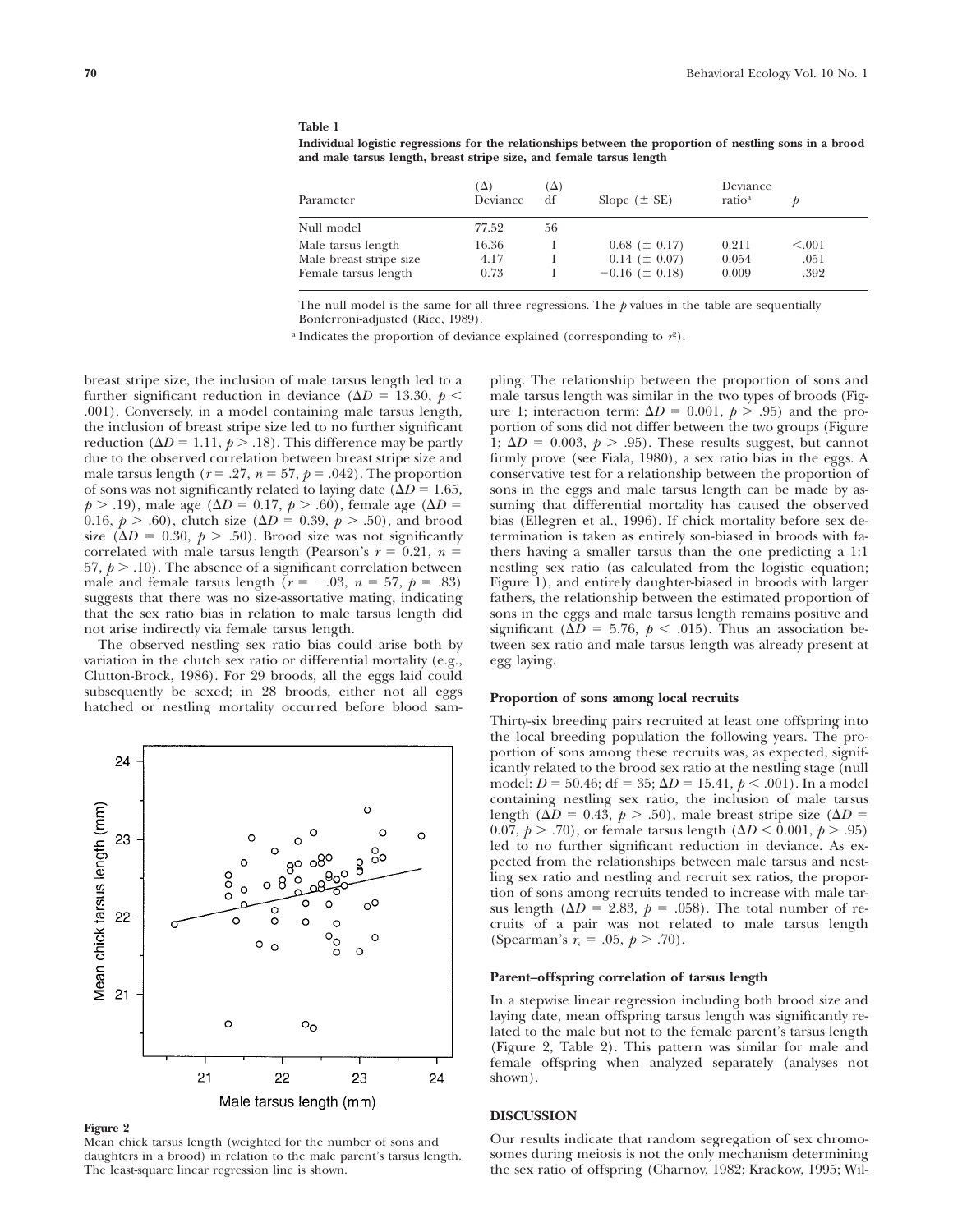**Stepwise linear regression of mean chick tarsus length in relation to brood size, laying date, male tarsus length, and female tarsus length**

| Source of variation                 | df |      | Slope <sup>a</sup> ( $\pm$ SE) |      |
|-------------------------------------|----|------|--------------------------------|------|
| Brood size                          |    | 4.76 |                                | .033 |
| Laying date                         |    | 2.14 |                                | .150 |
| Male tarsus length                  |    | 6.26 | $0.26~(\pm 0.10)$              | .010 |
| Error                               | 54 |      |                                |      |
| Rejected term: Female tarsus length |    | 0.02 | $-0.03$ ( $\pm$ 0.13)          | .883 |

Mean chick tarsus length was calculated as the mean of the two within-sex means of nestling tarsus length to weight for variation in the number of sons and daughters per brood.

<sup>a</sup> The slopes of the parent–offspring regression lines were calculated after correcting for brood size and laying date.

liams, 1979) in the great tit. As predicted for the great tit, in which male RHP and fertilization success correlate positively with tarsus length and size of breast stripe (see Introduction), the proportion of sons in the brood was significantly related to the male parent's tarsus length and tended to increase with the size of its breast stripe. The relationship with male tarsus length remained significant when breast stripe size was statistically controlled for, but the reverse was not the case. This result may partly be due to the positive correlation between breast stripe size and male tarsus length. The finding that the relationship between the proportion of sons and breast stripe size was weaker than tarsus length does not, however, necessarily indicate that breast stripe size is of no biological importance. Tarsus length is measurable with greater precision than breast stripe size and thus will show, due to lower measurement error, a higher correlation coefficient. It may also be noted that the proportion of deviance in brood sex ratio explained by breast stripe size (5.4%; Table 1) is in the range of the proportion explained by the white forehead patch in collared flycatchers (8.3%), another example of a sexually selected plumage trait (Ellegren et al., 1996).

Our findings suggest that the covariation between the proportion of sons and male tarsus length was already present at egg laying and cannot be explained purely by differential mortality (e.g., Dhondt, 1970), and that this sex ratio bias may be adaptive: offspring tarsus length was significantly correlated with the male parent's tarsus length, and the sex ratio at the nestling stage was a significant predictor of the proportion of sons among reproducing offspring in the local population. Thus, pairs with large males produce both relatively more and larger sons which, due to their large body size, may have a higher RHP and mating success than the relatively smaller sons of pairs with small males (see Introduction). Daughters may therefore yield higher fitness returns than sons to pairs with small males.

Three hypotheses could potentially explain the sex ratio bias in relation to male tarsus length in great tits. Under the first hypothesis, local resource or mate competition (see Gowaty, 1993) causes the observed sex ratio bias. In the Seychelles warbler (*Acrocephalus sechellensis*) daughters stay as helpers in the parental territory. In poor territories they compete with parents for resources and thus become costlier for parents than sons. Consequently, parents inhabiting poor habitats skew sex ratio in favor of sons (Komdeur et al., 1997). In great tits males disperse less after fledging than females (Gosler, 1993; Gowaty, 1993). To explain our result, the overall nestling sex ratio should be female biased (Gowaty, 1993), which was not the case. In addition, a positive relationship between offspring body size and postnatal dispersal distance would be require (i.e., small males disperse less than large males). This is unlikely in a species where RHP (e.g., territory

acquisition) depends on body size. As expected, there is no such trend in our data (sons:  $r_s = .02$ ,  $n = 28$ ,  $p > .50$ ). Also, natal dispersal distance of sons was not significantly correlated with the male parent tarsus length ( $r_s = -.283$ ,  $n = 25$ ,  $p >$ .15).

Under a second hypothesis, females may adjust the sex ratio of offspring in the eggs to territory quality rather than to the quality of their male mate per se, and large males, due to their superiority in competition over territories (Drent, 1983), acquire and defend higher quality territories (Richner, 1993). In a good territory, parents may be more able to raise large offspring (Gebhardt-Henrich, 1990; Richner, 1989, 1992) and should therefore also produce a larger proportion of sons. The hypothesis implies that the parent–offspring correlation in tarsus length arises mainly through a correlation between territory quality and male tarsus length (Alatalo et al., 1986). The hypothesis predicts a stronger relationship between the proportion of sons produced and male tarsus length in poorquality habitats holding a limited number of good territories. There competition is intense and male RHP may play an important role in the settlement of breeding pairs. Indeed, in a great tit population in the Netherlands where, contrary to our study population, food and thus probably good territories are plentiful, no significant relationship between hatchling sex ratio and measures of male body size was found (wing length and body mass: Lessells et al., 1996; tarsus length: Lessells CM, unpublished data). The surprising lack of an association between the proportion of sons and female tarsus length in the present study might indicate that male body size is more important than female body size in determining the quality of the breeding territory (Drent, 1983).

Under a third hypothesis, the correlation between the proportion of sons in a brood and male parent tarsus length could arise by a female mate preference for male genetic attractiveness (as predicted for the Fisher process) or quality (as predicted for the good genes process) (see Andersson, 1994). Both these processes imply that the parent–offspring correlation in tarsus length is mainly genetic and, in our case, would require a correlation between body size and genetic attractiveness or quality. Offspring of large males would inherit the large body size from their father, and these parents should therefore produce a higher proportion of sons. The result that the proportion of sons only increases with male but not female tarsus length would require that tarsus length (or the correlated sexually selected trait) is inherited from parents to offspring nonadditively (sensu Falconer and Mackay, 1996), e.g., through paternal genomic imprinting (Haig, 1997). Tarsus length is known to be heritable in the great tit (e.g., Gebhardt-Henrich and van Noordwijk, 1991), and it has also been shown that mate preference is related to male tarsus length for both great and blue tits (Blakey, 1994; Kempenaers